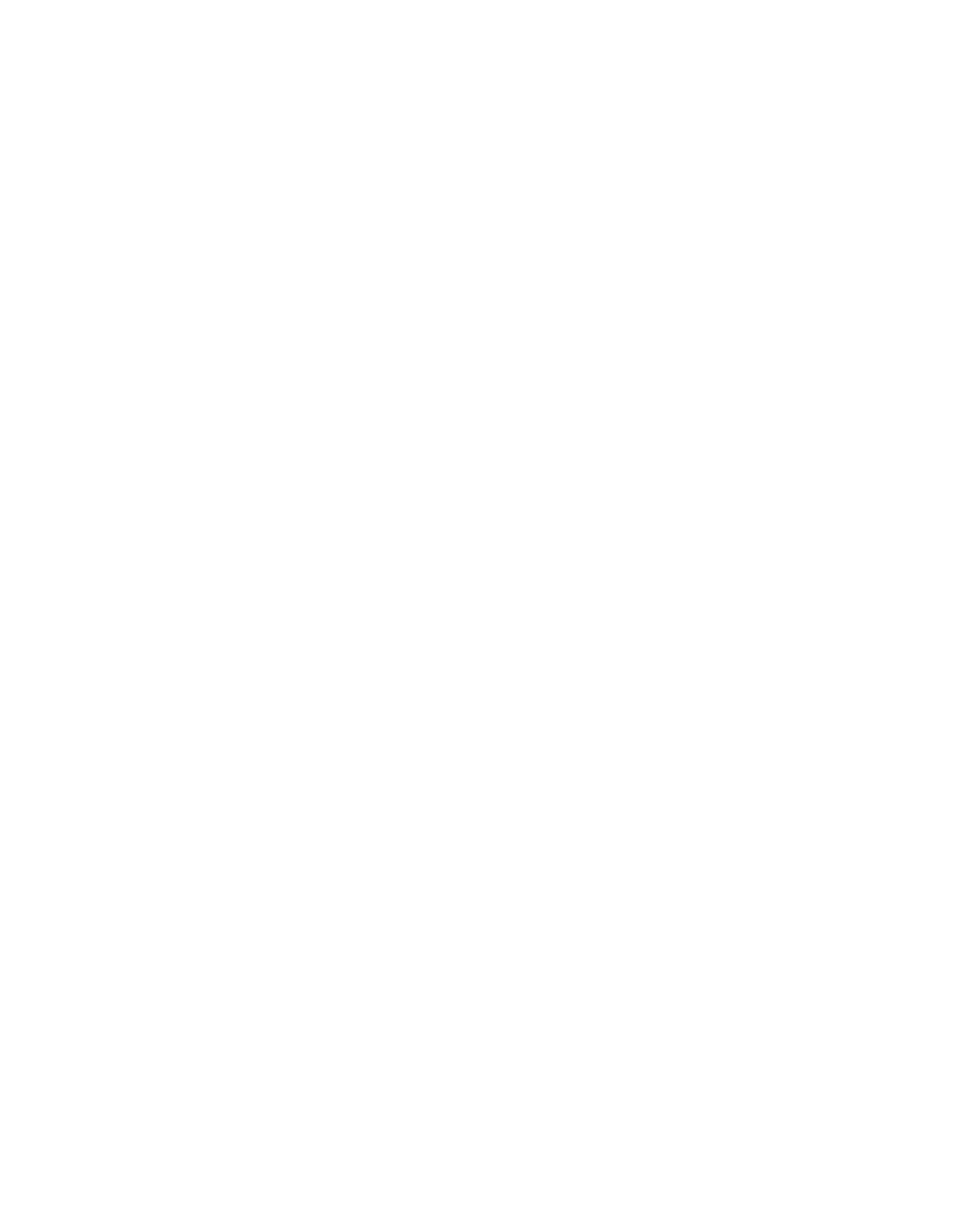# **SUBSTITUTE HOUSE BILL 1709** \_\_\_\_\_\_\_\_\_\_\_\_\_\_\_\_\_\_\_\_\_\_\_\_\_\_\_\_\_\_\_\_\_\_\_\_\_\_\_\_\_\_\_\_\_\_\_

\_\_\_\_\_\_\_\_\_\_\_\_\_\_\_\_\_\_\_\_\_\_\_\_\_\_\_\_\_\_\_\_\_\_\_\_\_\_\_\_\_\_\_\_\_\_\_

#### AS AMENDED BY THE SENATE

Passed Legislature - 1991 Regular Session

## **State of Washington 52nd Legislature 1991 Regular Session**

**By** House Committee on Environmental Affairs (originally sponsored by Representatives Fraser, Miller, Rust, Valle, Roland, Winsley, Rasmussen, Ebersole, Wineberry and Dorn; by request of Department of Health).

Read first time March 5, 1991.

1 AN ACT Relating to public water system operating permits; amending 2 RCW 70.119A.020, 70.119A.030, and 70.119A.060; adding new sections to 3 chapter 70.119A RCW; and creating a new section.

4 BE IT ENACTED BY THE LEGISLATURE OF THE STATE OF WASHINGTON:

5 NEW SECTION. **Sec. 1.** The legislature finds that:

 (1) The responsibility for ensuring that the citizens of this state have a safe and reliable drinking water supply is shared between local government and state government, and is the obligation of every public water system;

 (2) A rapid increase in the number of public water systems supplying drinking water to the citizens of this state has significantly increased the burden on both local and state government to monitor and enforce compliance by these systems with state laws that govern planning, design, construction, operation, maintenance, 15 financing, management, and emergency response;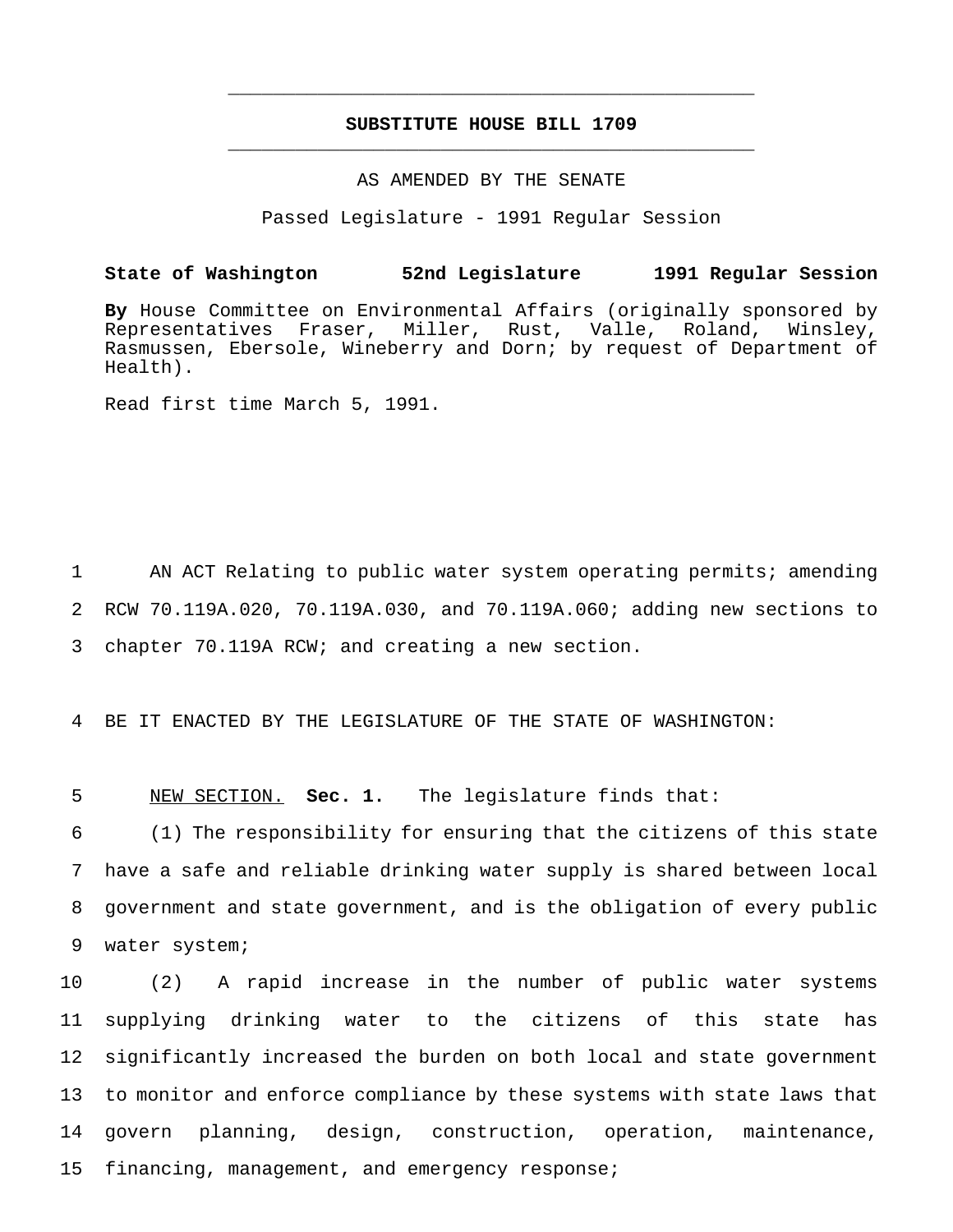(3) The federal safe drinking water act imposes on state and local governments and the public water systems of this state significant new responsibilities for monitoring, testing, and treating drinking water supplies; and

 (4) Existing drinking water programs at both the state and local government level need additional authorities to enable them to more comprehensively and systematically address the needs of the public water systems of this state and assure that the public health and safety of its citizens are protected.

 Therefore, annual operating permit requirements shall be established in accordance with this chapter. The operating permit requirements shall be administered by the department and shall be used as a means to assure that public water systems provide safe and reliable drinking water to the public. The department and local government shall conduct comprehensive and systematic evaluations to assess the adequacy and financial viability of public water systems. The department may impose permit conditions, requirements for system improvements, and compliance schedules in order to carry out the purpose of this act.

 **Sec. 2.** RCW 70.119A.020 and 1991 c 3 s 370 are each amended to read as follows:

 Unless the context clearly requires otherwise, the following definitions apply throughout this chapter:

(1) "Department" means the department of health.

 (2) "Local board of health" means the city, town, county, or district board of health.

 (3) "Local health jurisdiction" means an entity created under chapter 70.05, 70.08, or 70.46 RCW which provides public health services to persons within the area.

SHB 1709.SL p. 2 of 10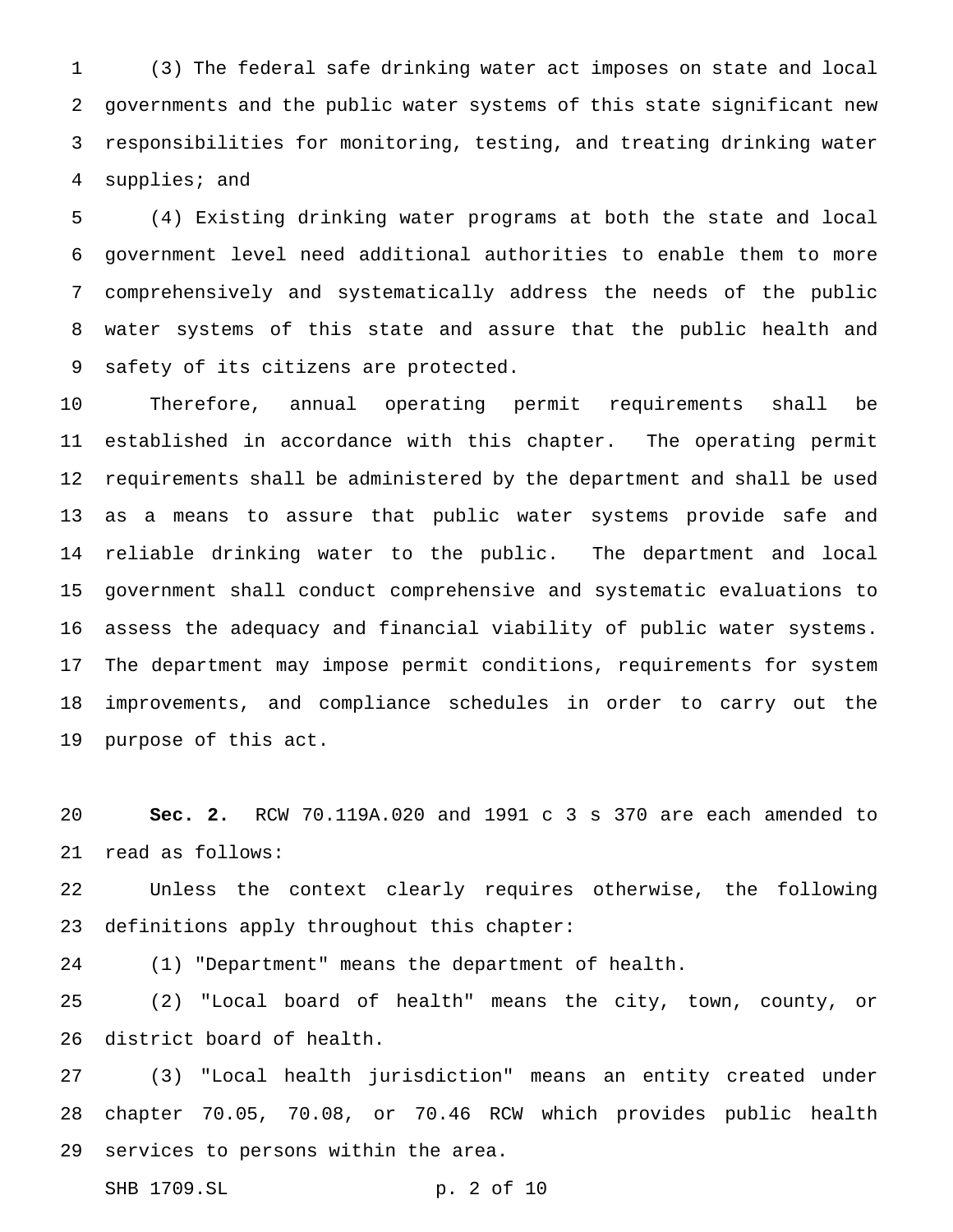(4) "Public water system" means any system, excluding a system 2 serving only one single-family residence((, which provides piped water for human consumption)) and a system with four or fewer connections all 4 of which serve residences on the same farm, providing piped water for human consumption, including any collection, treatment, storage, or distribution facilities under control of the purveyor and used primarily in connection with the system; and collection or pretreatment 8 storage facilities not under control of the purveyor but primarily used 9 in connection with the system, including:

 (a) Any collection, treatment, storage, and distribution facilities under control of the purveyor and used primarily in connection with 12 such system; and

 (b) Any collection or pretreatment storage facilities not under control of the purveyor which are primarily used in connection with such system.

 (5) "Order" means a written direction to comply with a provision of the regulations adopted under RCW 43.20.050(2)(a) or 70.119.050 or to take an action or a series of actions to comply with the regulations. (6) "Purveyor" means any agency or subdivision of the state or any municipal corporation, firm, company, mutual, or cooperative association, institution, partnership, or person or any other entity, that owns or operates a public water system. It also means the authorized agents of any such entities.

 (7) "Regulations" means rules adopted to carry out the purposes of this chapter.

 (8) "Federal safe drinking water act" means the federal safe drinking water act, 42 U.S.C. Sec. 300f et seq., as now in effect or hereafter amended.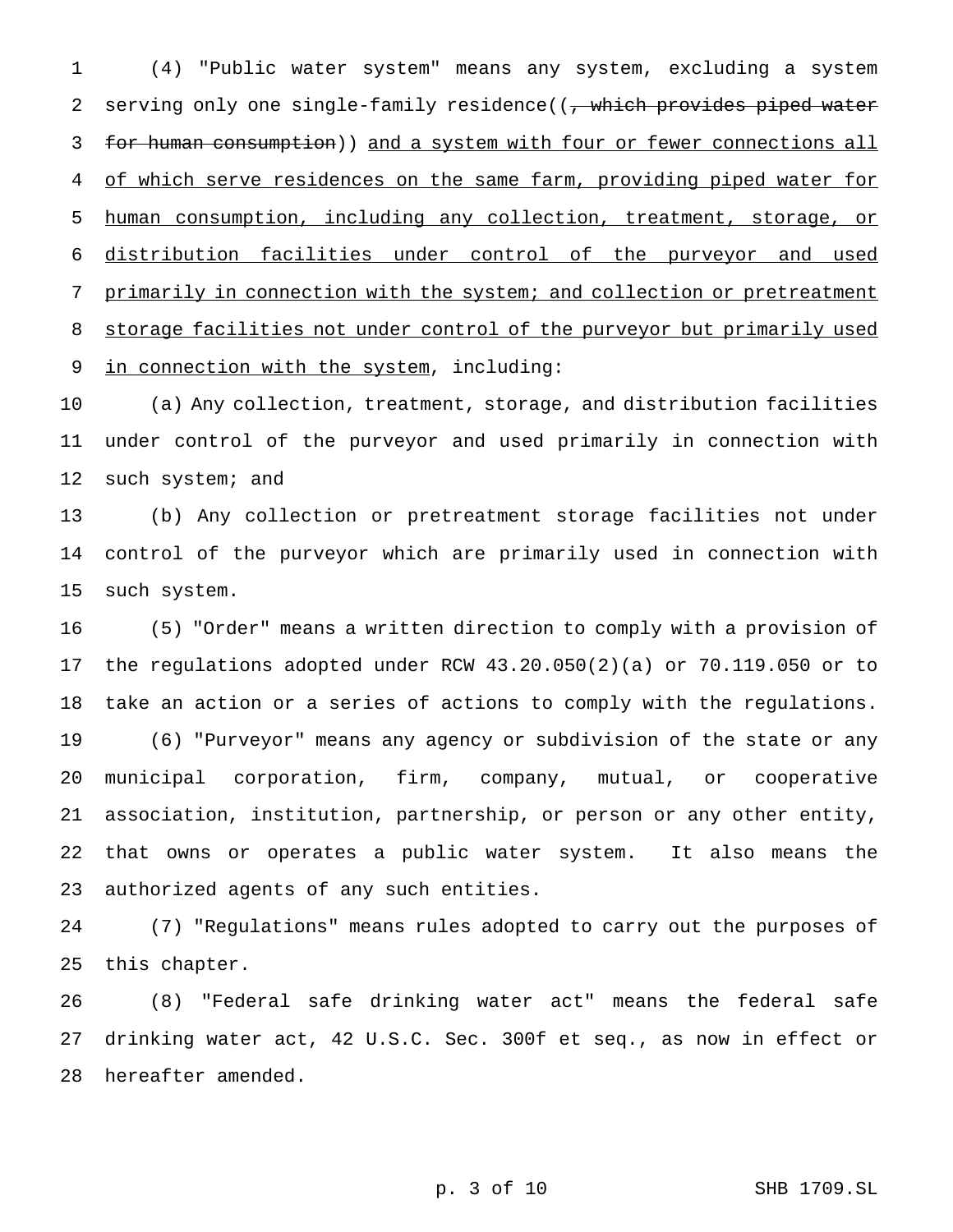(9) "Local health officer" means the legally qualified physician who has been appointed as the health officer for the city, town, county, or district public health department.

 (10) "Person" includes, but is not limited to, natural persons, municipal corporations, governmental agencies, firms, companies, mutual or cooperative associations, institutions, and partnerships. It also means the authorized agents of any such entities.

 (11) "Public health emergency" means a declaration by an authorized health official of a situation in which either illness, or exposure known to cause illness, is occurring or is imminent.

 (12) "Secretary" means the secretary of the department of health. (13) "State board of health" is the board created by RCW 43.20.030.

 **Sec. 3.** RCW 70.119A.030 and 1989 c 422 s 6 are each amended to read as follows:

 (1) The secretary or his or her designee or the local health officer may declare a public health emergency. As limited by RCW 70.119A.040, the department may impose penalties for violations of laws or regulations that are determined to be a public health emergency.

 (2) As limited by RCW 70.119A.040, the department may impose penalties for failure to comply with an order of the department, or of an authorized local board of health, when the order:

 (a) Directs any person to stop work on the construction or alteration of a public water system when plans and specifications for the construction or alteration have not been approved as required by the regulations, or when the work is not being done in conformity with approved plans and specifications;

 (b) Requires any person to eliminate a cross-connection to a public water system by a specified time; or

## SHB 1709.SL p. 4 of 10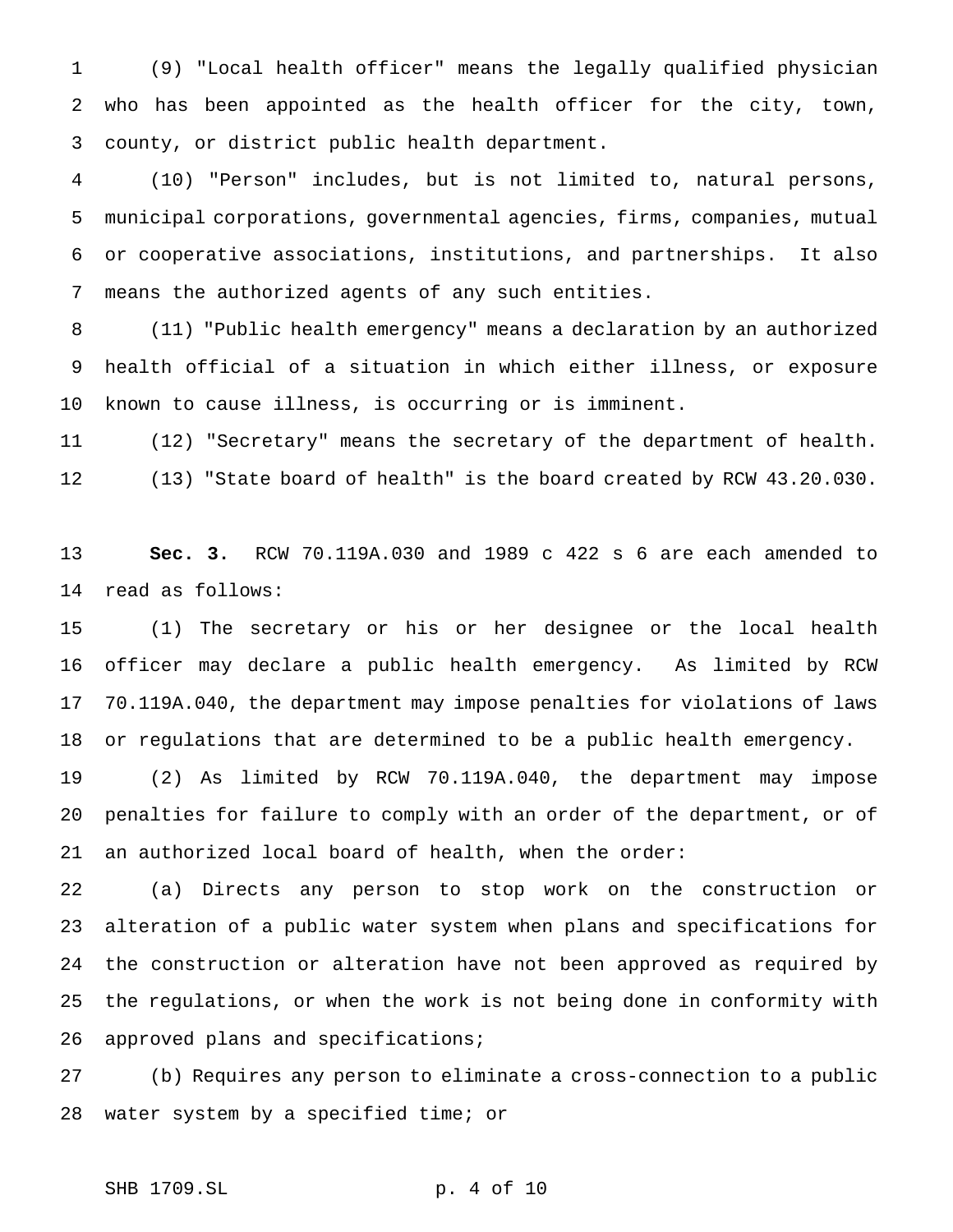(c) Requires any person to cease violating any regulation relating 2 to public water systems,  $((\theta \cdot \hat{r}))$  to take specific actions within a specified time to place a public water system in compliance with 4 regulations adopted under chapters 43.20 and 70.119 RCW, to apply for an operating permit as required under section 5 of this act or to comply with any conditions or requirements imposed as part of an 7 operating permit.

 **Sec. 4.** RCW 70.119A.060 and 1990 c 132 s 4 are each amended to read as follows:

 (1) In order to assure safe and reliable public drinking water and to protect the public health, public water systems shall:

12 (a) Protect the water sources used for drinking water;

 (b) Provide treatment adequate to assure that the public health is protected;

 (c) Provide and effectively operate and maintain public water system facilities;

 (d) Plan for future growth and assure the availability of safe and reliable drinking water;

19 (e) Provide the department with the current names, addresses, and telephone numbers of the owners, operators, and emergency contact persons for the system, including any changes to this information, and provide to users the name and twenty-four hour telephone number of an 23 emergency contact person; and

 (f) Take whatever investigative or corrective action is necessary to assure that a safe and reliable drinking water supply is continuously available to users.

 (2) The department and local health jurisdictions shall carry out the rules and regulations of the state board of health adopted pursuant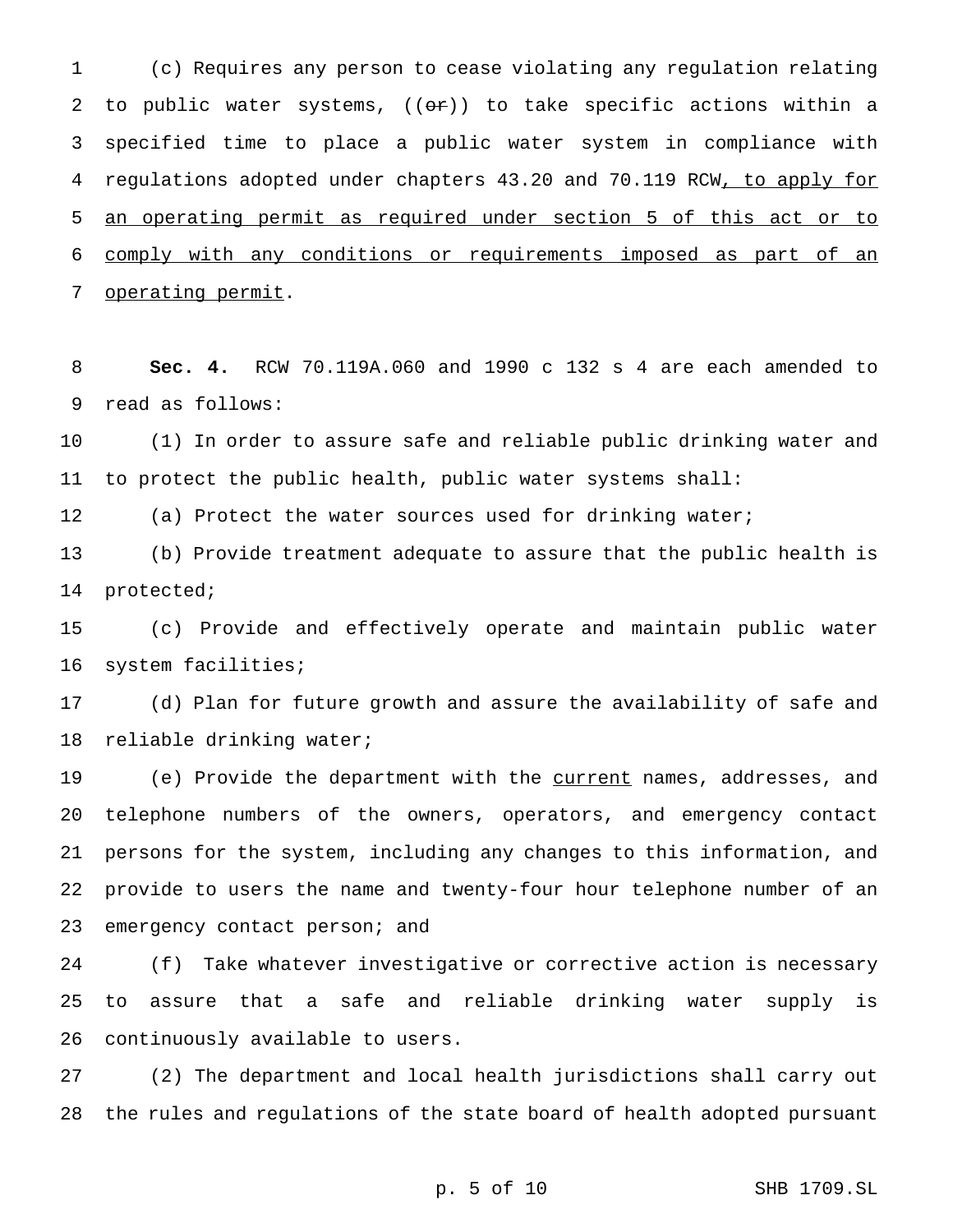to RCW 43.20.050(2)(a) and other rules adopted by the department relating to public water systems.

 NEW SECTION. **Sec. 5.** (1) No person may operate a group A public water system unless the person first submits an application to the department and receives an operating permit as provided in this section. A new application must be submitted upon any change in ownership of the system. Any person operating a public water system on the effective date of this section may continue to operate the system until the department takes final action, including any time necessary for a hearing under subsection (3) of this section, on a permit application submitted by the person operating the system under the rules adopted by the department to implement this section.

 (2) The department may require that each application include the information that is reasonable and necessary to determine that the system complies with applicable standards and requirements of the federal safe drinking water act, state law, and rules adopted by the department or by the state board of health.

 (3) Following its review of the application, its supporting material, and any information received by the department in its investigation of the application, the department shall issue or deny the operating permit. The department shall act on initial permit applications as expeditiously as possible, and shall in all cases either grant or deny the application within one hundred twenty days of receipt of the application or of any supplemental information required to complete the application. The applicant for a permit shall be entitled to file an appeal in accordance with chapter 34.05 RCW if the department denies the initial or subsequent applications or imposes conditions or requirements upon the operator. Any operator of a public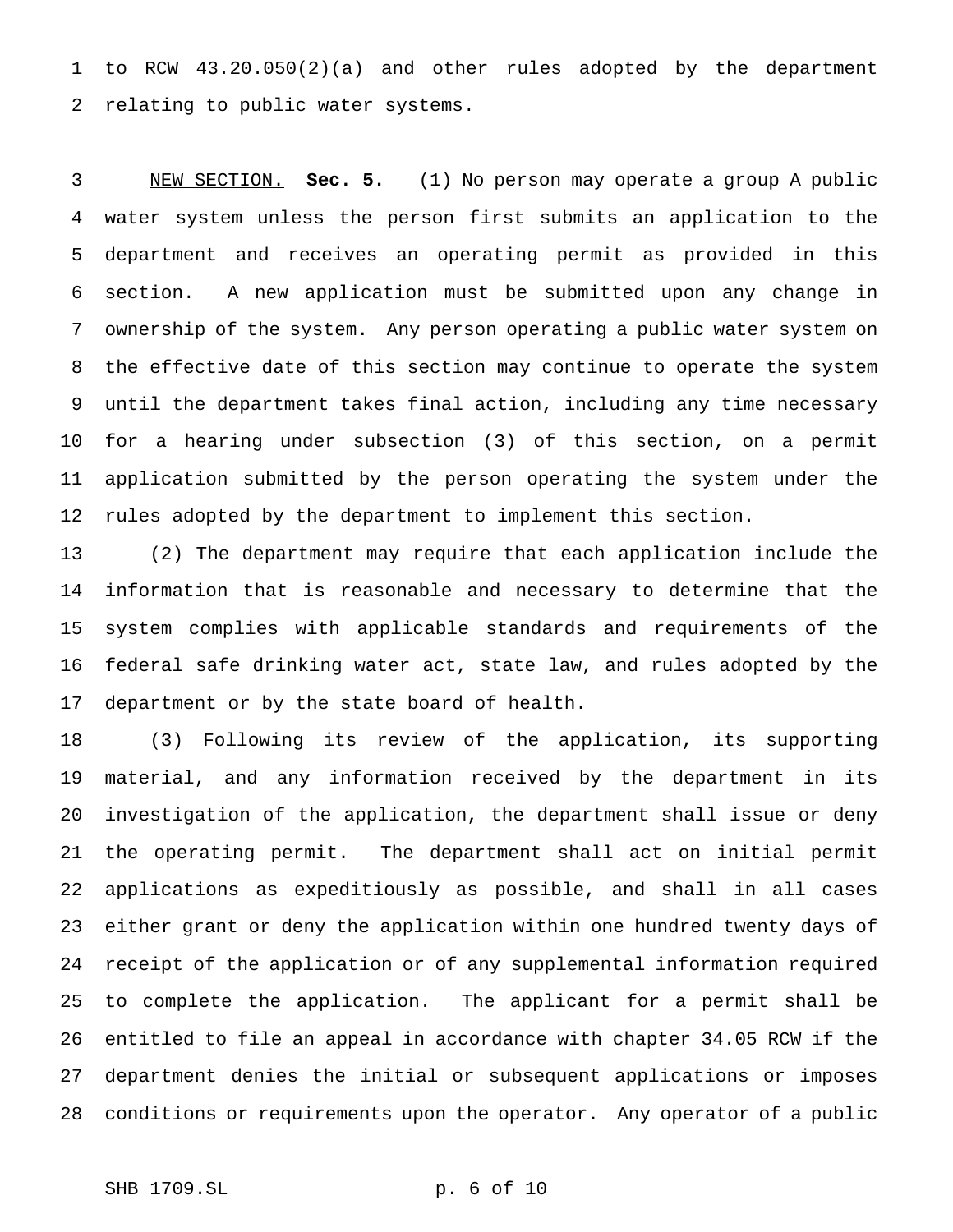water system that requests a hearing may continue to operate the system until a decision is issued after the hearing.

 (4) At the time of initial permit application or at the time of permit renewal the department may impose such permit conditions, requirements for system improvements, and compliance schedules as it determines are reasonable and necessary to ensure that the system will provide a safe and reliable water supply to its users.

 (5) Operating permits shall be issued for a term of one year, and shall be renewed annually, unless the operator fails to apply for a new permit or the department finds good cause to deny the application for renewal.

 (6) Each application shall be accompanied by an annual fee as follows:

 (a) The annual fee for public water supply systems serving fifteen to forty-nine service connections shall be twenty-five dollars.

 (b) The annual fee for public water supply systems serving fifty to three thousand three hundred thirty-three service connections shall be based on a uniform per service connection fee of one dollar and fifty cents per service connection.

 (c) The annual fee for public water supply systems serving three thousand three hundred thirty-four to fifty-three thousand three hundred thirty-three service connections shall be based on a uniform per service connection fee of one dollar and fifty cents per service connection plus ten cents for each service connection in excess of three thousand three hundred thirty-three service connections.

 (d) The annual fee for public water supply systems serving fifty- three thousand three hundred thirty-four or more service connections shall be ten thousand dollars.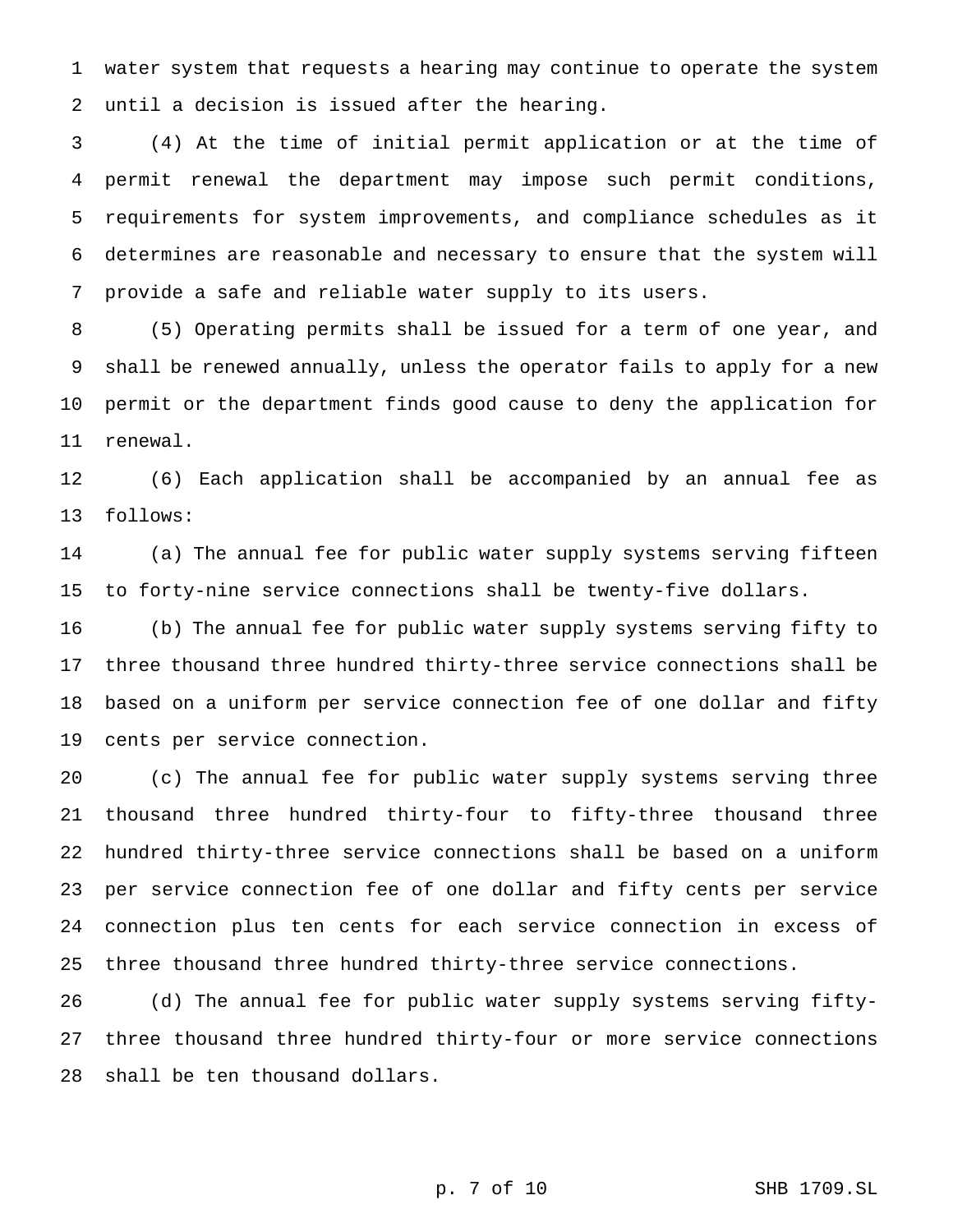(e) In addition to the fees under (a) through (d) of this subsection, the department may charge an additional one-time fee of five dollars for each service connection in a new water system.

 (7) The department may phase-in the implementation for any group of systems provided the schedule for implementation is established by rule. Prior to implementing the operating permit requirement on water systems having less than five hundred service connections, the department shall form a committee composed of persons operating these systems. The committee shall be composed of the department of health, two operators of water systems having under one hundred connections, two operators of water systems having between one hundred and two hundred service connections, two operators of water systems having between two hundred and three hundred service connections, two operators of water systems having between three hundred and four hundred service connections, two operators of water systems having between four hundred and five hundred service connections, and two county public health officials. The members shall be chosen from different geographic regions of the state. This committee shall develop draft rules to implement this section. The draft rules will then be subject to the rule-making procedures in accordance with chapter 34.05 RCW.

 (8) The department shall notify existing public water systems of the requirements of RCW 70.119A.030, 70.119A.060, and this section at least one hundred twenty days prior to the date that an application for a permit is required pursuant to RCW 70.119A.030, 70.119A.060, and this section.

 (9) The department shall issue one operating permit to any approved satellite system management agency. Operating permit fees for approved satellite system management agencies shall be one dollar per connection per year for the total number of connections under the management of SHB 1709.SL p. 8 of 10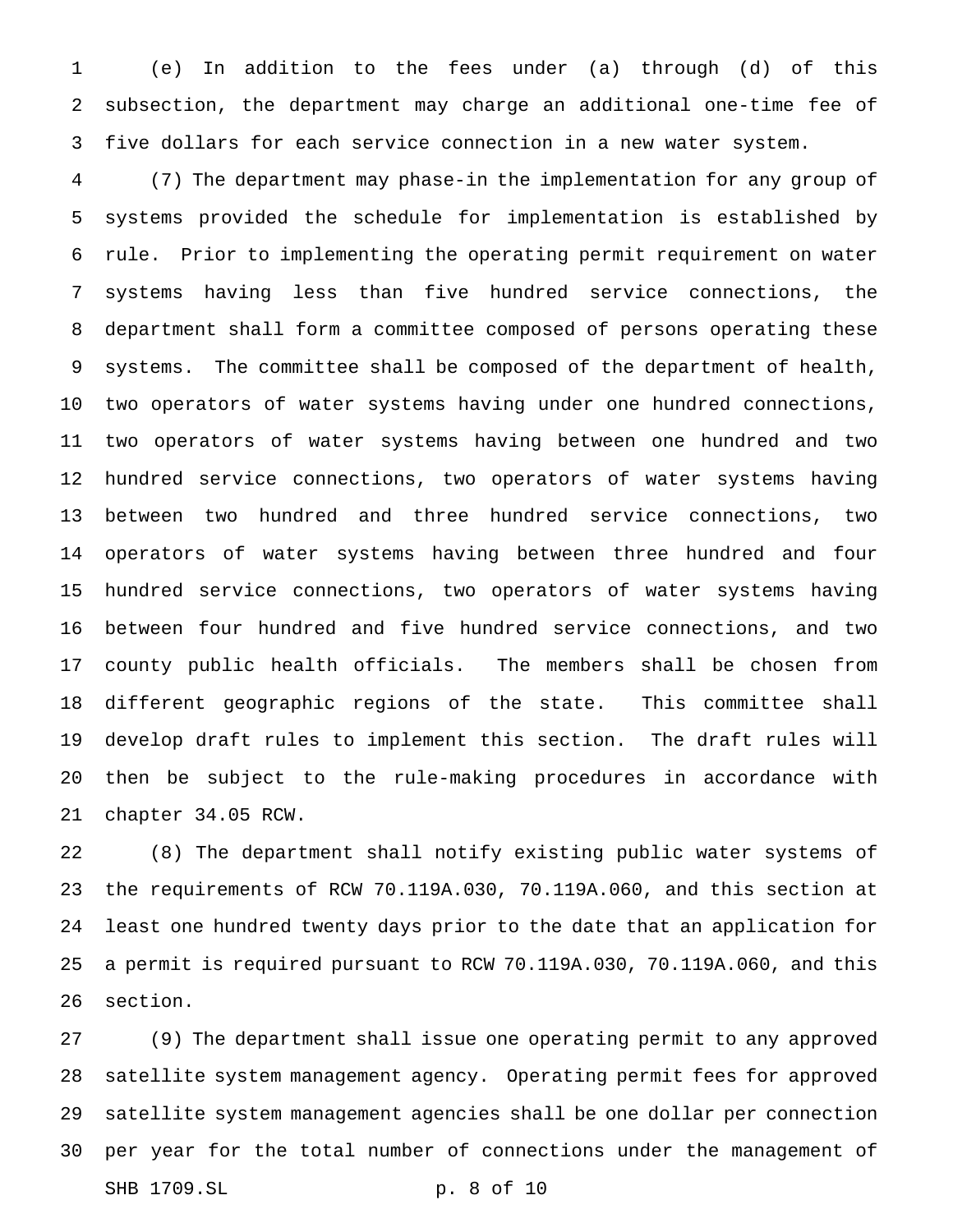the approved satellite agency. The department shall define by rule the meaning of the term "satellite system management agency." If a statutory definition of this term exists, then the department shall adopt by rule a definition consistent with the statutory definition.

 (10) For purposes of this section, "group A public water system" and "system" mean those water systems with fifteen or more service connections, regardless of the number of people; or a system serving an average of twenty-five or more people per day for sixty or more days within a calendar year, regardless of the number of service connections.

 NEW SECTION. **Sec. 6.** The safe drinking water account is created in the general fund of the state treasury. All receipts from the operating permit fees required to be paid under section 5 of this act shall be deposited into the account. Moneys in the account may be spent only after appropriation. Expenditures from the account may be used by the department of health to carry out the purposes of this act and to carry out contracts with local governments in accordance with this chapter.

 NEW SECTION. **Sec. 7.** Until July 1, 1996, local governments shall be prohibited from administering a separate operating permit requirement for public water systems. After July 1, 1996, local governments may establish separate operating permit requirements for public water systems provided the operating permit requirements have been approved by the department. The department shall not approve local operating permit requirements unless the local system will result in an increased level of service to the public water system. There shall not be duplicate operating permit requirements imposed by local governments and the department.